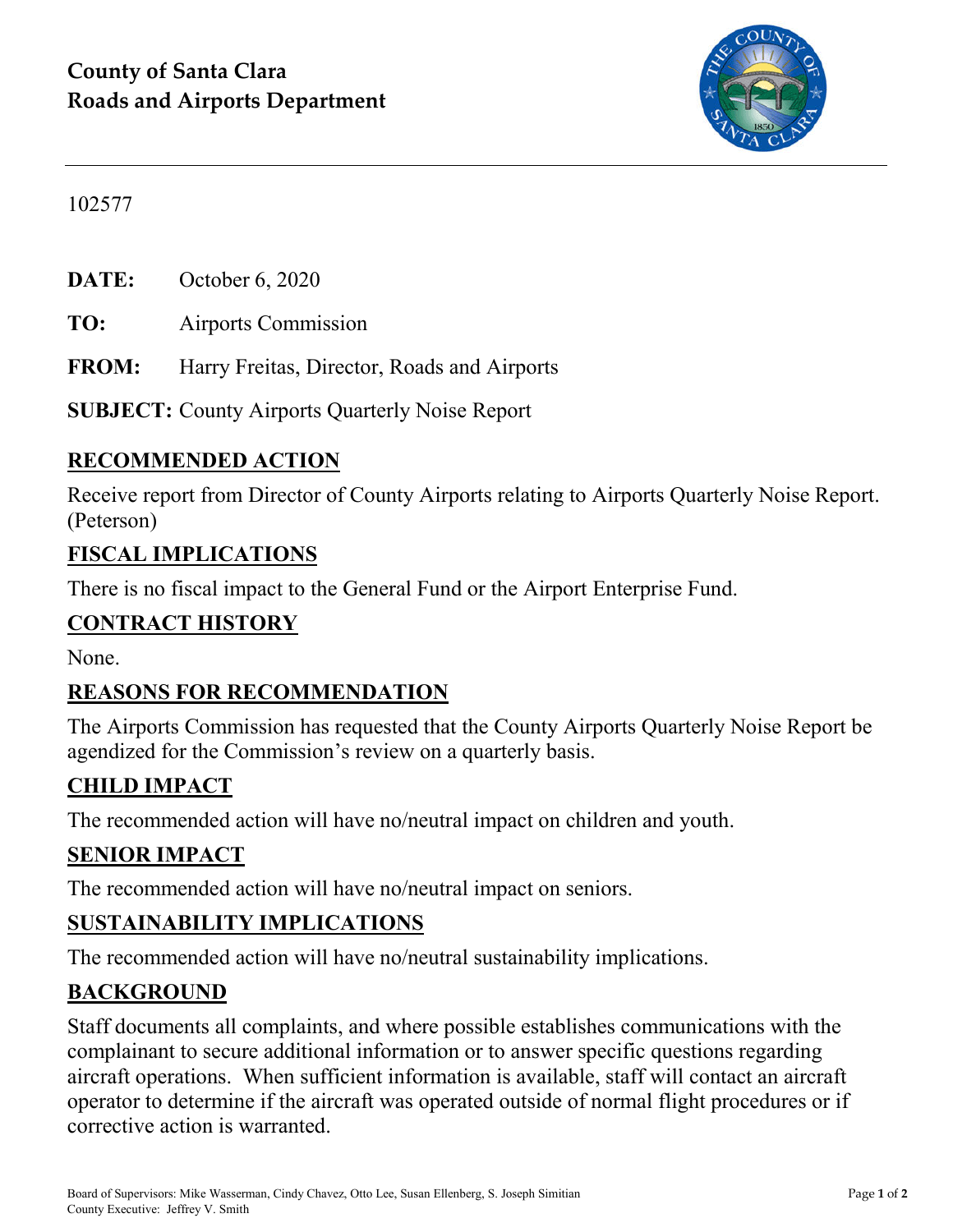During the second quarter of 2020, which covers the months of April, May and June, there were twenty-three noise referrals for Reid-Hillview Airport, and one referral for San Martin Airport. Twelve referrals were for operations not associated with either Reid-Hillview or San Martin Airports. One complainant accounted for all but four of the referrals related to activity at Reid-Hillview airport with fifty-one individual phone calls<sup>[1](#page-1-0)</sup>.

There were 24,464 operations (takeoffs and landings) during the quarter at Reid-Hillview, which equates to one referral for every 1,064 operations. There were 3,192 operations at San Martin Airport.

|       | <b>RHV</b> |            | E16 <sup>2</sup> |            |
|-------|------------|------------|------------------|------------|
|       | Ops.       | Daily Avg. | Ops.             | Daily Avg. |
| Apr   | 4,760      | 159        | 716              | 24         |
| May   | 7,222      | 233        | 992              | 32         |
| Jun   | 12,482     | 416        | 1,484            | 49         |
| Total | 24,464     | 417        | 3,192            | 35         |

### **ATTACHMENTS:**

• Q2 Referrals(PDF)

<span id="page-1-1"></span><sup>2</sup> Estimated using recorded E16 Unicom radio calls.

Board of Supervisors: Mike Wasserman, Cindy Chavez, Otto Lee, Susan Ellenberg, S. Joseph Simitian Page **2** of **2** County Executive: Jeffrey V. Smith

 $\overline{a}$ 

<span id="page-1-0"></span><sup>&</sup>lt;sup>1</sup> Multiple calls in one day from one caller are counted as one referral.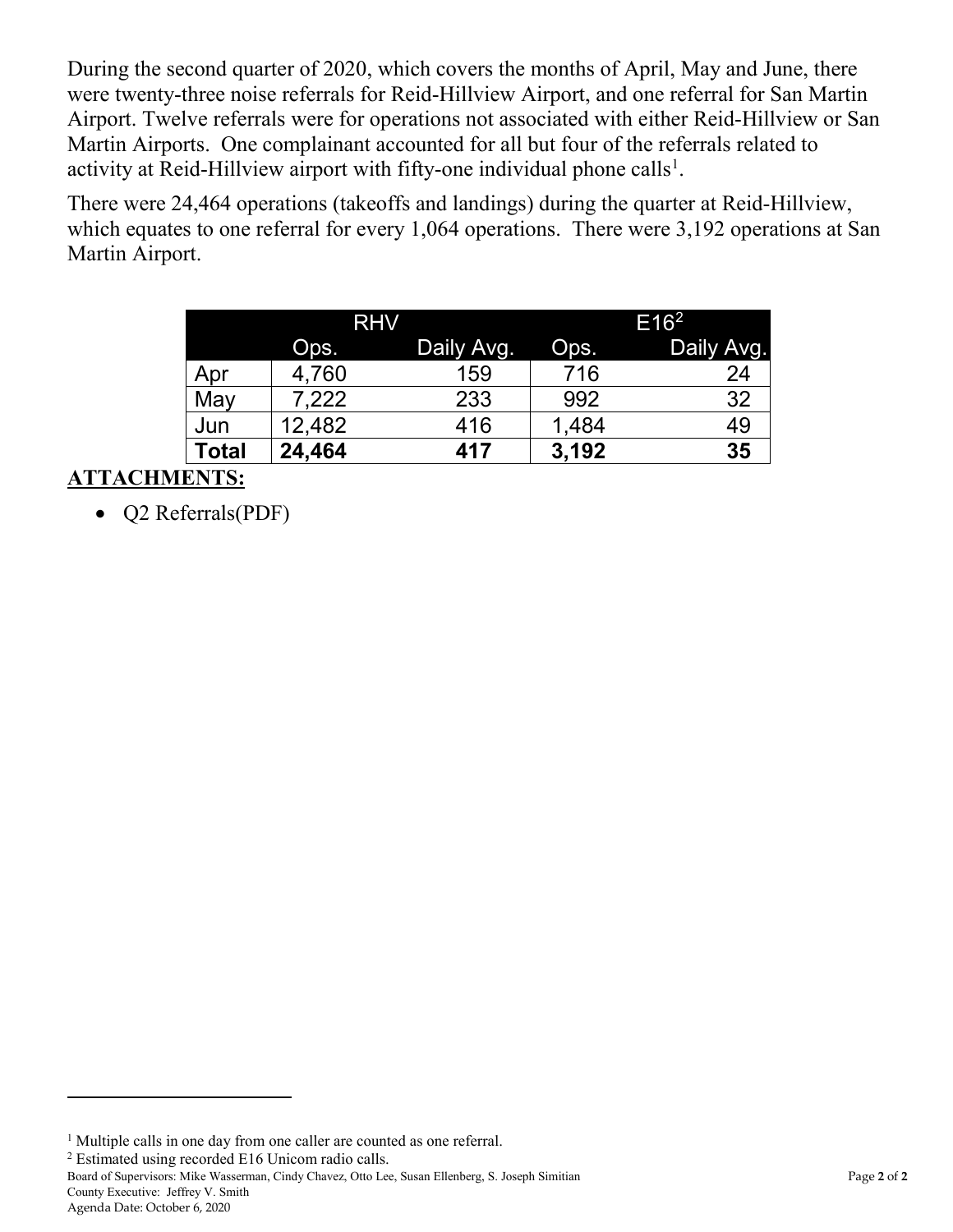| <b>Airport</b> | Date Time             | <b>Nature of Complaint</b>                                                                                                                                                                                                                                                                                           | <b>Action Taken</b>                                                                                                                                                                                                                                                                                                                                                                                                                                                                                                                                                                                                                                                   |
|----------------|-----------------------|----------------------------------------------------------------------------------------------------------------------------------------------------------------------------------------------------------------------------------------------------------------------------------------------------------------------|-----------------------------------------------------------------------------------------------------------------------------------------------------------------------------------------------------------------------------------------------------------------------------------------------------------------------------------------------------------------------------------------------------------------------------------------------------------------------------------------------------------------------------------------------------------------------------------------------------------------------------------------------------------------------|
| Other          | 4/2/2020 7:22:00 PM   | Mr. M sent an email to the County Airports<br>noise office. Mr. M stated that a Cessna<br>aircraft flew over his residence, and that it was<br>"unnacceptable to fly over residential<br>communities at 2k' in altitude". Mr. M added<br>that there was "no need for a reply".                                       | Airport staff reviewed radar data for the afternoon of<br>Thursday, April 2. A Cessna aircraft flew approximately 1/2-<br>mile to the south of the caller's residence at 2,500-feet. No<br>further action was taken.                                                                                                                                                                                                                                                                                                                                                                                                                                                  |
| <b>RHV</b>     | 4/2/2020 10:07:00 PM  | Mr. B from East San Jose left four (4)<br>messages on the County Airports noise<br>referral voicemail. Mr. B stated that there were<br>departures from RHV Airport post 10:00 pm.                                                                                                                                    | Airport staff reviewed ATC radio transmissions and<br>available radar data for the evening of Thursday, April 2. A<br>single Cessna 172 aircraft conducted four takeoffs at the<br>times specified by the caller. The caller did not reference<br>an aircraft operation contrary to County or Federal rules<br>and regulations. No further action was taken.                                                                                                                                                                                                                                                                                                          |
| <b>RHV</b>     | 4/8/2020 9:20:00 AM   | Mr. B from East San Jose left a message on<br>the County Airports noise referral voicemail.<br>Mr. B stated that an aircraft was flying practice<br>takeoffs and landings over his residence, and<br>that he believed that these activities should be<br>restricted due to the COVID-19 shelter-in-<br>place orders. | Airport staff reviewed available radar data and ATC radio<br>calls for the monring of Wednesday, April 8. A Cessna 172<br>aircraft operated by a RHV flight school conducted at least<br>ten (10) full-stop takeoffs and landings at the time of Mr.<br>B's phone call. Airport staff spoke with Mr. B moments<br>after his phone referral. Mr. B was informed of the nature of<br>the operations, as well as the current FAA stance on<br>airport restrictions published on April 4th. Airport staff has<br>also spoken with two of the flight schools regarding the<br>sensitive nature of flight training activities during the shelter-<br>in-place restrictions. |
| <b>RHV</b>     | 4/8/2020 9:20:00 AM   | Mr. B from East San Jose left a message on<br>the County Airports noise referral voicemail.<br>Mr. B stated that there was a departure from<br>RHV Airport post 10:00 pm.                                                                                                                                            | Airport staff reviewed ATC radio transmissions and<br>available radar data for the morning of Wednesday, April 8.<br>A Cessna 172 conducted several takeoffs and landings<br>during the time period specified by the caller. The caller did<br>not reference an aircraft operation contrary to County or<br>Federal rules and regulations. No further action was taken.                                                                                                                                                                                                                                                                                               |
| <b>RHV</b>     | 4/12/2020 10:02:00 PM | Mr. B from East San Jose left a message on<br>the County Airports noise referral voicemail.<br>Mr. B stated that there were multiple<br>departures for 1/2-hour from RHV Airport.                                                                                                                                    | Airport staff reviewed ATC radio transmissions and radar<br>data for the evening of Sunday, April 12. A Cessna 172<br>aircraft operated by a local flight school conducted multiple<br>practice takeoffs and landings during the time period<br>specified by the caller. The caller did not reference an<br>aircraft operation contrary to County or Federal rules and<br>regulations. No further action was taken.                                                                                                                                                                                                                                                   |
| <b>RHV</b>     | 4/13/2020 5:32:00 PM  | Mr. B from East San Jose left a message on<br>the County Airports noise referral voicemail.<br>Mr. B stated that there as aircraft flying<br>practice takeoffs and landings over his<br>residence.                                                                                                                   | Airport staff reviewed ATC radio transmissions and radar<br>data for the afternoon of Monday, April 13. A Cessna 172<br>aircraft operated by a local flight school was conducting<br>practice takeoffs and landings during the time period<br>specified by the caller. The caller did not reference an<br>aircraft operation contrary to County or Federal rules and<br>regulations. No further action was taken.                                                                                                                                                                                                                                                     |
| E16            | 4/15/2020 4:39:00 PM  | At approximately 1640 hours Ms. P notified<br>airport staff that two Cessna aircraft were<br>flying at an altitude of about 200 ft over her<br>residential area for about two minutes. She<br>was unable to verify the N-numbers on the<br>aircraft but stated that they landed at the San<br>Martin Airport.        | Airport staff spoke with Ms. P regarding the aircraft over<br>flights that she observed. Ms. P residence is approximately<br>1.5 miles south-southwest of the San Martin Airport.                                                                                                                                                                                                                                                                                                                                                                                                                                                                                     |
| Other          | 4/21/2020 5:00:00 PM  | Mr. P from San Martin left a message on the<br>County Airports noise office voicemail. Mr. P<br>stated that a red & white aircraft was circling<br>over his residence near the local golf course,<br>and that it was low and loud.                                                                                   | Airport staff reviewed available radar data for the afternoon<br>of Tuesday, April 21 but were unable to observe any<br>aircraft in the San Martin golf course area during the time<br>period specified by the caller. Airport staff spoke with Mr. P<br>on Wednesday morning and discussed the caller's<br>observations.                                                                                                                                                                                                                                                                                                                                             |
| Other          | 4/23/2020 3:22:00 PM  | Mr. M from Los Gatos sent an email to the<br>County Airports noise office. Mr. M stated that<br>a Cessna 172 aircraft passed over his<br>residence and create a noise impact.                                                                                                                                        | Airport staff reviewed ATC radio transmissions and<br>available radar data for the afternoon of Thursday, April 23.<br>A Cessna 172 aircraft flew north-to-south 1/2-mile from the<br>caller's residence at 4,000-feet. No other GA aircraft were<br>observed at the time and location specified by the caller.<br>Airport staff left a phone message for Mr. M on Friday<br>morning.                                                                                                                                                                                                                                                                                 |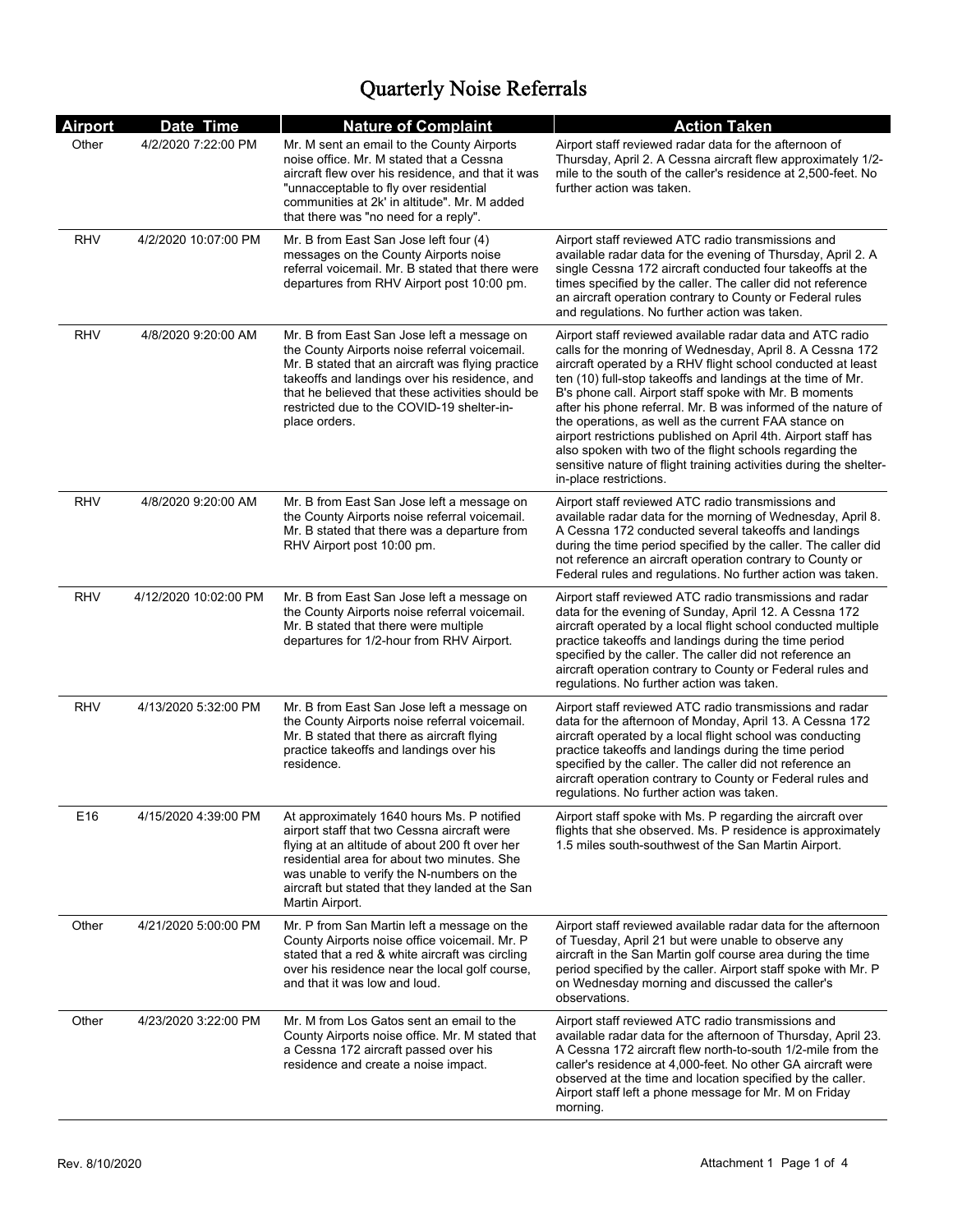| <b>Airport</b> | Date Time             | <b>Nature of Complaint</b>                                                                                                                                                                                                                                                                                                                                                                                                                                            | <b>Action Taken</b>                                                                                                                                                                                                                                                                                                                                                                                                                                                                                                                                                                                                                                                |
|----------------|-----------------------|-----------------------------------------------------------------------------------------------------------------------------------------------------------------------------------------------------------------------------------------------------------------------------------------------------------------------------------------------------------------------------------------------------------------------------------------------------------------------|--------------------------------------------------------------------------------------------------------------------------------------------------------------------------------------------------------------------------------------------------------------------------------------------------------------------------------------------------------------------------------------------------------------------------------------------------------------------------------------------------------------------------------------------------------------------------------------------------------------------------------------------------------------------|
| <b>RHV</b>     | 4/27/2020 4:30:00 AM  | Called because a red plane flew very low over<br>his house. He was sitting in his back yard and<br>it startled him so he looked up. While we were<br>talking he saw a drone flying overhead at what<br>he thought was a higher altitude than the<br>airplane. He would like a call back.                                                                                                                                                                              | Airport staff followed-up with Mr. V on Tuesday morning<br>and discussed the aircraft overflight in question, as well as<br>RHV traffic patterns and altitudes. The caller's residence is<br>located directly under the Runway-31 approaches to RHV<br>at a distance of one mile. Staff also discussed at length the<br>caller's observation of a quad-rotor drone which was<br>operating over his residence immediately after the aircraft<br>overflight. Mr. V provided very useful information regarding<br>the drone, and was instructed to call 911 on any future<br>drone incident. Staff also briefed RHV ATCT staff of the<br>caller's drone observations. |
| RHV            | 4/27/2020 4:30:00 AM  | Mr. B from East San Jose left a message on<br>the County Airports noise referral voicemail.<br>Mr. B stated that there was a departure from<br>RHV Airport post 10:00 pm.                                                                                                                                                                                                                                                                                             | Airport staff reviewed ATC radio transmissions and<br>available radar data for the evening of Friday, November<br>22. A Cessna aircraft conducted a right-crosswind<br>departure at the time specified by the caller. The caller did<br>not reference an aircraft operation contrary to County or<br>Federal rules and regulations. No further action was taken.                                                                                                                                                                                                                                                                                                   |
| Other          | 5/3/2020 3:45:00 PM   | Mr. M from Los Gatos sent an email to the<br>County Airports noise office. Mr. M stated that<br>a Bellanca aicraft flew over his residence at<br>1,600-ft.                                                                                                                                                                                                                                                                                                            | Airport staff reviewed radar data for Sunday, May 3. An<br>aircraft flew over the caller's residence at the time<br>specified. No further action was taken.                                                                                                                                                                                                                                                                                                                                                                                                                                                                                                        |
| Other          | 5/9/2020 10:46:00 AM  | Mr. M from Los Gatos sent an email at 1:28<br>am to the County Airports noise office. Mr. M.<br>listed five GA aircraft that flew from 1/4 to 1/2<br>mile from his residence, at altitudes ranging<br>from 1,000 to 3,000 feet. Mr. M listed the FAA<br>N-numbers, registered aircraft owners names,<br>and other details regarding the aircraft. Mr. M<br>requested that the County contact the aircraft<br>owners and advise them to not fly over his<br>residence. | Airport staff reviewed radar data for the times specified by<br>the caller and confirmed the over flights. Airport staff spoke<br>at length with Mr. M on the week of June 1st regarding GA<br>aircraft operations in the South Bay, the County Airport's<br>jurisdictional limitations regarding GA aircraft operations<br>outside of the airport environment, and the FAA's oversight<br>role regarding GA operations in controlled airspace.                                                                                                                                                                                                                    |
| Other          | 5/11/2020 5:46:00 PM  | Mr. P from San Jose left a message on the<br>County Airports noise office voicemail. Mr. P<br>stated that a white & blue aircraft circled over<br>his residence an was "loud as hell".                                                                                                                                                                                                                                                                                | Airport staff reviewed radar data for the afternoon of<br>Monday, May 11. A circling flight track consistant with law<br>enforcement helicopter activity was observed operating in<br>the vicinity of the caller's location. A message was left for<br>Mr. P regarding the operation in question.                                                                                                                                                                                                                                                                                                                                                                  |
| <b>RHV</b>     | 5/11/2020 5:55:00 PM  | An anonymous caller stated that an airplane<br>was flying very low and loud over his<br>residence. The airplane was described as<br>having a white belly and blue stripes.                                                                                                                                                                                                                                                                                            | Airport staff spoke with the caller and informed him that<br>the difference in noise and height may be due to reverse<br>flow of aircraft operations at RHV during the time given by<br>the caller.                                                                                                                                                                                                                                                                                                                                                                                                                                                                |
| Other          | 5/18/2020 10:52:00 PM | Ms. M from Willow Glen left a message on the<br>County Airports noise office voicemail. Ms. M.<br>stated that a helicopter was circling for over<br>1/2-hour over her residence, and that this has<br>been a recurring event during the past few<br>weeks.                                                                                                                                                                                                            | Airport staff reviewed avaiable radar data for the late<br>evening of Monday, May 18. The SJPD helicopter was<br>observed operating in the Willow Glen area the time<br>specified by the caller. No further action was taken. The<br>caller did not leave any contact information.                                                                                                                                                                                                                                                                                                                                                                                 |
| Other          | 5/21/2020 12:14:00 AM | Ms. C from East San Jose sent and email to<br>the County Airports noise office. Ms. C stated<br>that a helicopter was circling continuously over<br>her residence late at night. Ms. C added that a<br>crime mapping site did not support this type of<br>flight activity.                                                                                                                                                                                            | Airport staff reviewed radar data for the late evening of<br>Thursday, May 21. An SJPD helicopter was circling in the<br>vicinity of James Lick High School for an extended period<br>of time. Airport staff replied to Ms. C's email regarding the<br>nature of the law enforcement activity in question.                                                                                                                                                                                                                                                                                                                                                         |
| Other          | 5/21/2020 3:48:00 PM  | Mr. M, from Los Gatos send an email to the<br>County Airports noise office. Mr. M stated that<br>two GA aircraft passed over the area of his<br>residence at 1,500 and 2,750 feet.                                                                                                                                                                                                                                                                                    | Airport staff reviewed radar data for the time periods<br>specified by Mr. M. Two separate aircraft flew<br>approximately 1/2-mile away from Mr. M's house at the<br>approximate altitudes noted in the email. No further action<br>was taken.                                                                                                                                                                                                                                                                                                                                                                                                                     |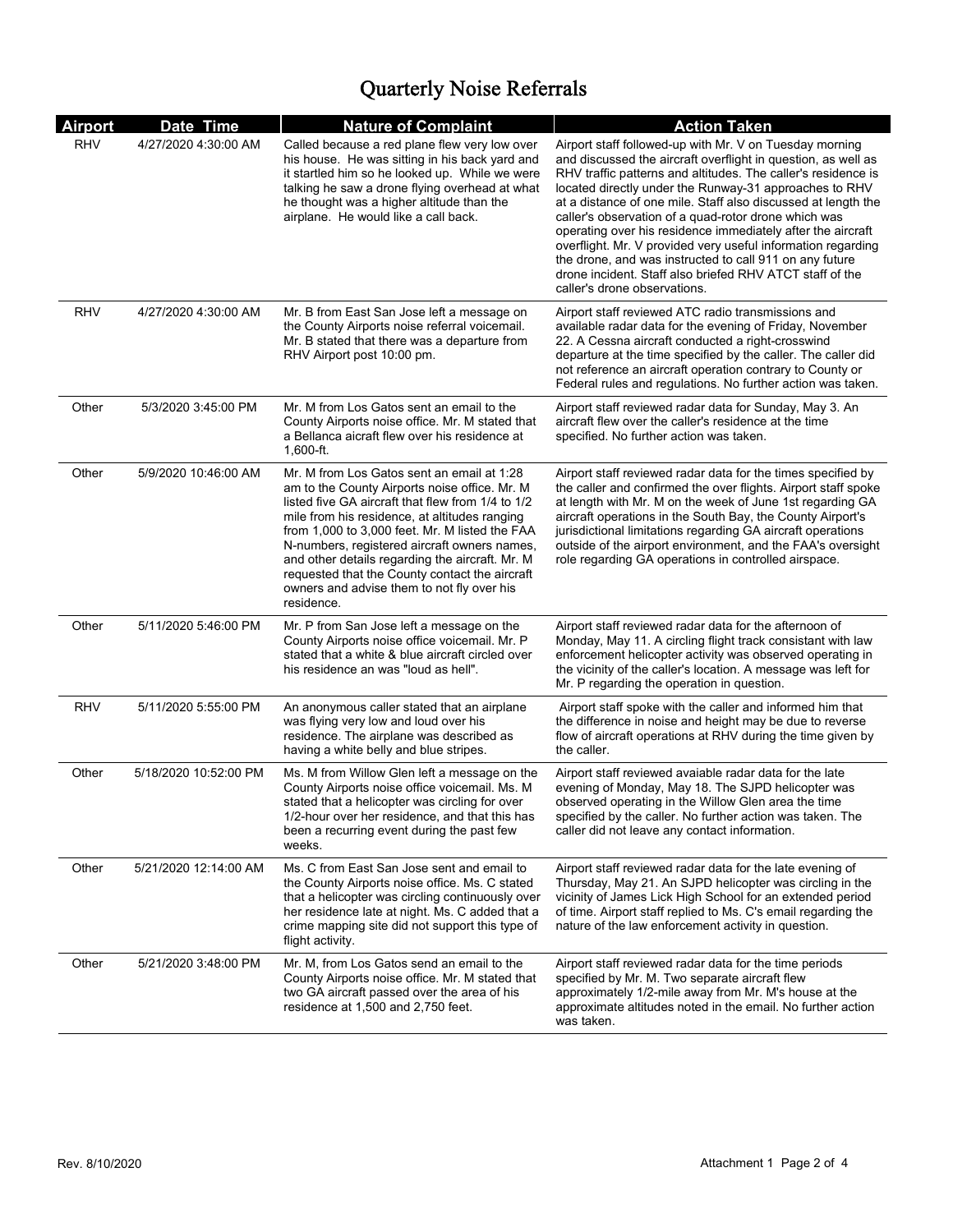| <b>Airport</b> | Date Time             | <b>Nature of Complaint</b>                                                                                                                                                                                                                                                                                           | <b>Action Taken</b>                                                                                                                                                                                                                                                                                                                                                                                              |
|----------------|-----------------------|----------------------------------------------------------------------------------------------------------------------------------------------------------------------------------------------------------------------------------------------------------------------------------------------------------------------|------------------------------------------------------------------------------------------------------------------------------------------------------------------------------------------------------------------------------------------------------------------------------------------------------------------------------------------------------------------------------------------------------------------|
| Other          | 5/24/2020 10:24:00 PM | Mr. J from San Jose sent an email to the<br>County Airports noise office email. Mr. J stated<br>that the San Jose Police Department<br>helicopter was circling his residence for an<br>extended period of time.                                                                                                      | Airport staff reviewed radar data for the evening of Sunday,<br>May 24. A flight track consistant with SJPD law<br>enforcement activity was observed circling in multiple<br>locations during the time period specified by Mr. J. No<br>specific location was referenced in the email. Airport staff<br>responded to Mr. J's email regarding the nature of SJPD<br>flight operations in the south San Jose area. |
| <b>RHV</b>     | 5/25/2020 7:00:00 AM  | Mr. B from East San Jose left thirteen (13)<br>messages on the County Airports noise<br>referral voicemail. Mr. B stated that there were<br>departures from RHV Airport post 10:00 pm.                                                                                                                               | Airport staff reviewed ATC radio transmissions and radar<br>data for the morning of Monday, May 25. A single Cessna<br>aircraft conducted multiple takeoffs and landings during the<br>time period specified by the caller. The caller did not<br>reference an aircraft operation contrary to County or<br>Federal rules and regulations. No further action was taken.                                           |
| RHV            | 5/26/2020 6:21:00 AM  | Mr. B from East San Jose left a message on<br>the County Airports noise referral voicemail.<br>Mr. B stated that there was a departure from<br>RHV Airport prior to 8:00 am.                                                                                                                                         | Airport staff reviewed ATC radio transmissions and radar<br>data for the morning of Tuesday, May 26. A Cessna aircraft<br>conducted a right-downwind departure at the time specified<br>by the caller. The caller did not reference an aircraft<br>operation contrary to County or Federal rules and<br>regulations. No further action was taken.                                                                |
| <b>RHV</b>     | 5/28/2020 10:36:00 PM | Mr. B from East San Jose left four (4)<br>messages on the County Airports noise<br>referral voicemail. Mr. B stated that there were<br>departures from RHV Airport post 10:00 pm.                                                                                                                                    | Airport staff reviewed ATC radio transmissions and radar<br>data for the evening of Thursday, May 28. A single FBO-<br>operated Cessna 172 aircraft conducted multiple takeoffs<br>and landings during the time period specified by the caller.<br>The caller did not reference an aircraft operation contrary<br>to County or Federal rules and regulations. No further<br>action was taken.                    |
| RHV            | 6/7/2020 10:19:00 PM  | Mr. B from East San Jose left two (2)<br>messages on the County Airports noise<br>referral voicemail. Mr. B stated that there were<br>departures from RHV Airport post 10:00 pm.                                                                                                                                     | Airport staff reviewed ATC radio transmissions and radar<br>data for the evening of Sunday, June 7. A single Cessna<br>aircraft conducted two takeoffs and landings at the times<br>specified by the caller. The caller did not reference an<br>aircraft operation contrary to County or Federal rules and<br>regulations. No further action was taken.                                                          |
| Other          | 6/8/2020 8:37:00 PM   | Mr. M from Los Gatos sent an email to the<br>County Airports noise office. Mr. M listed<br>twelve (12) single-pass over flights of his<br>residence by GA aircraft varying in altitude<br>from 2,000 to 6,000 feet.                                                                                                  | Airport staff have spoken to Mr. M on previous occasions<br>regarding GA air traffic and the FAA's role in providing<br>oversight for operations not directly associated with the<br>County Airports. No further action was taken.                                                                                                                                                                               |
| RHV            | 6/8/2020 10:41:00 PM  | Mr. B from East San Jose left a message on<br>the County Airports noise referral voicemail.<br>Mr. B stated that there was a departure from<br>RHV Airport post 10:00 pm.                                                                                                                                            | Airport staff reviewed ATC radio transmissions and radar<br>data for the evening of Monday, June 8. A single Cessna<br>152 aircraft conducted a right-downwind departure at the<br>time specified by the caller. The caller did not reference an<br>aircraft operation contrary to County or Federal rules and<br>regulations. No further action was taken.                                                      |
| <b>RHV</b>     | 6/10/2020 10:12:00 PM | Mr. B from East San Jose left three (3)<br>messages on the County Airports noise<br>referral voicemail. Mr. B stated that there were<br>departures from RHV Airport post 10:00 pm.                                                                                                                                   | Airport staff reviewed ATC radio transmissions and radar<br>data for the evening of Wednesday, June 10. Two separate<br>Cessna aircraft conducted three departures at the times<br>specified by the caller. The caller did not reference an<br>aircraft operation contrary to County or Federal rules and<br>regulations. No further action was taken.                                                           |
| RHV            | 6/11/2020 11:04:00 PM | Mr. B from East San Jose left a message on<br>the County Airports noise referral voicemail.<br>Mr. B stated that there was a departure from<br>RHV Airport post 10:00 pm.                                                                                                                                            | Airport staff reviewed ATC radio transmissions and radar<br>data for the evening of Thursday, June 11. A Cessna<br>aircraft conducted a right-downwind arrival at the time<br>specified by the caller. The caller did not reference an<br>aircraft operation contrary to County or Federal rules and<br>regulations. No further action was taken.                                                                |
| Other          | 6/14/2020 10:30:00 AM | The manager of the County's Harvey-Bear<br>Park left a message on the County Airports<br>noise office voicemail. At least two paragliders<br>were being operated at or below tree-top level<br>within the park. The manager also stated that<br>the operators of the paragliders were scaring<br>livestock & horses. | Airport staff reviewed E16 radio calls to try to determine if<br>the paragliders were operated out of that airport. No calls<br>matching this type of aircraft were noted. Airport<br>management spoke with Ms. M the following morning<br>regarding the paraglider operations at the park.                                                                                                                      |